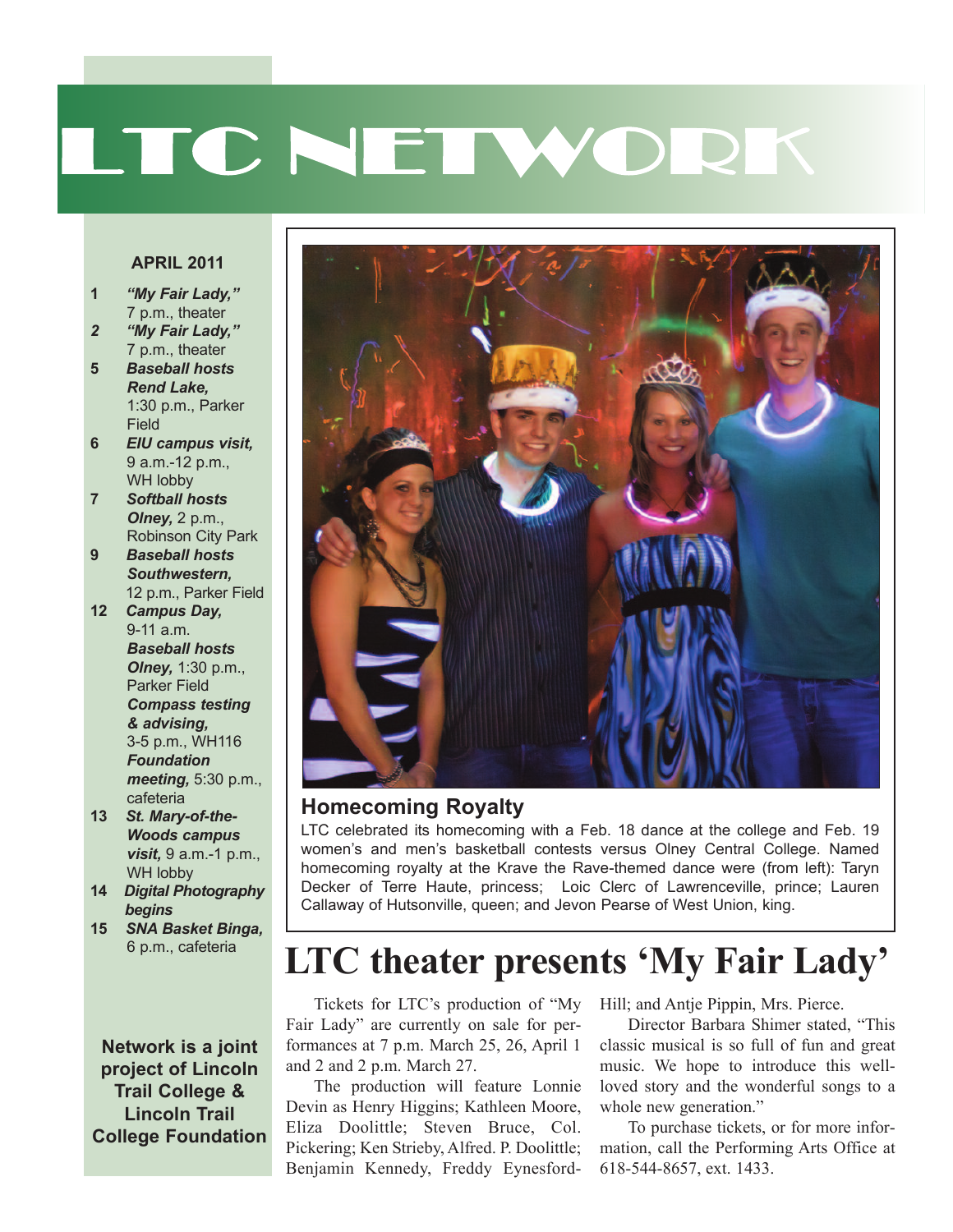# **Midsemester classes begin March 14**

LTC announces its class offerings for midsemester. Unlike regular 16-week semester classes, these classes meet for eight weeks or less. Midsemester classes begin the week of March 14 unless otherwise listed.

Developmental courses beginning March 14 include: Adult Basic Education II (ABE 0713); Government and Law I (ABE 0724); Pre-GED Skills: English (ABE 0726); Pre-GED Skills: Math (ABE 0727); Pre-GED Skills: Social Studies (ABE 0728); GED Test Prep II (ASE 0804); Constitution (ASE 0807); GED Math Skills I (ASE 0808); GED English Skills II (ASE 0811); GED Social Studies I (ASE 0812); Basic Reading Skills II (REM 0402); and Remedial English II (REM 0411).

Classes include: Circuit Fitness Training (PEI 1100); Weight Training I (PEI 1123); Weight Training II (PEI 1124); Advanced Circuit Fitness Training (PEI

2100); Topics in Process Technology (PTT 2298); and Liberal Arts Math (MTH 1103).

To register, or for more information on midsemester classes, call Admissions at 618-544-8657, ext. 1126 or email ltcadmissions@iecc.edu.

#### *Midterm GED Courses*

A new series of midterm GED courses will begin March 14 at Lincoln Trail College.

Courses will be offered in the areas of English, math, social studies and GED test prep. Day and evening sessions are available.

Registration appointments will be from 9 to 11 a.m. and 4 to 5:30 p.m. March 2 and 3. To set up an appointment, or for more information, call (618) 544- 8657 ext. 1134 or 1020.



- **18** *Softball hosts Southwestern,* 2 p.m., city park
- **19** *Softball hosts Southeastern,* 2 p.m., city park
- **21** *SAN banquet,* 6 p.m., cafeteria
- **22** *College closed for Spring Holiday*
- **23** *Baseball hosts Lake Land,* 12 p.m., Parker Field
- **27** *Telecom/MSS Job Fair,* H.L. Crisp **Building** *Phi Theta Kappa induction,* 6 p.m., theater *Student Honors Night,* 7 p.m., theater
- **28** *Craze Day,* TBA *Baseball hosts Vincennes,* 1 p.m., Parker Field *GED graduation,* 7 p.m., theater
- **29** *Compass testing & advising,* 9-11 a.m., WH116 *Employee service recognition dinner,* 6 p.m., cafeteria
- **30** *Tumbling recital,* 8 a.m.-9 p.m., gym

#### **Campus Day**

Students from Martinsville High School participate in one of LTC's Campus Days. Remaining dates are: 9 to 11 a.m. March 18, 1 to 3 p.m. March 31 and 9 to 11 a.m. April 12.



# *SNA hosts annual Basket Binga fundraiser*

Student Nurses' Association will host Basket Binga at 6 p.m. April 15 in the cafeteria.

Tickets, \$10 in advance or at the

door, are available from SNA members or by calling 618-544-8657, ext. 1151. Refreshments will be available for purchase. Doors open at 5 p.m.

The group is selling tickets for a Longaberger Mother's Day purse. Raffle items will also be awarded the night of the bingo.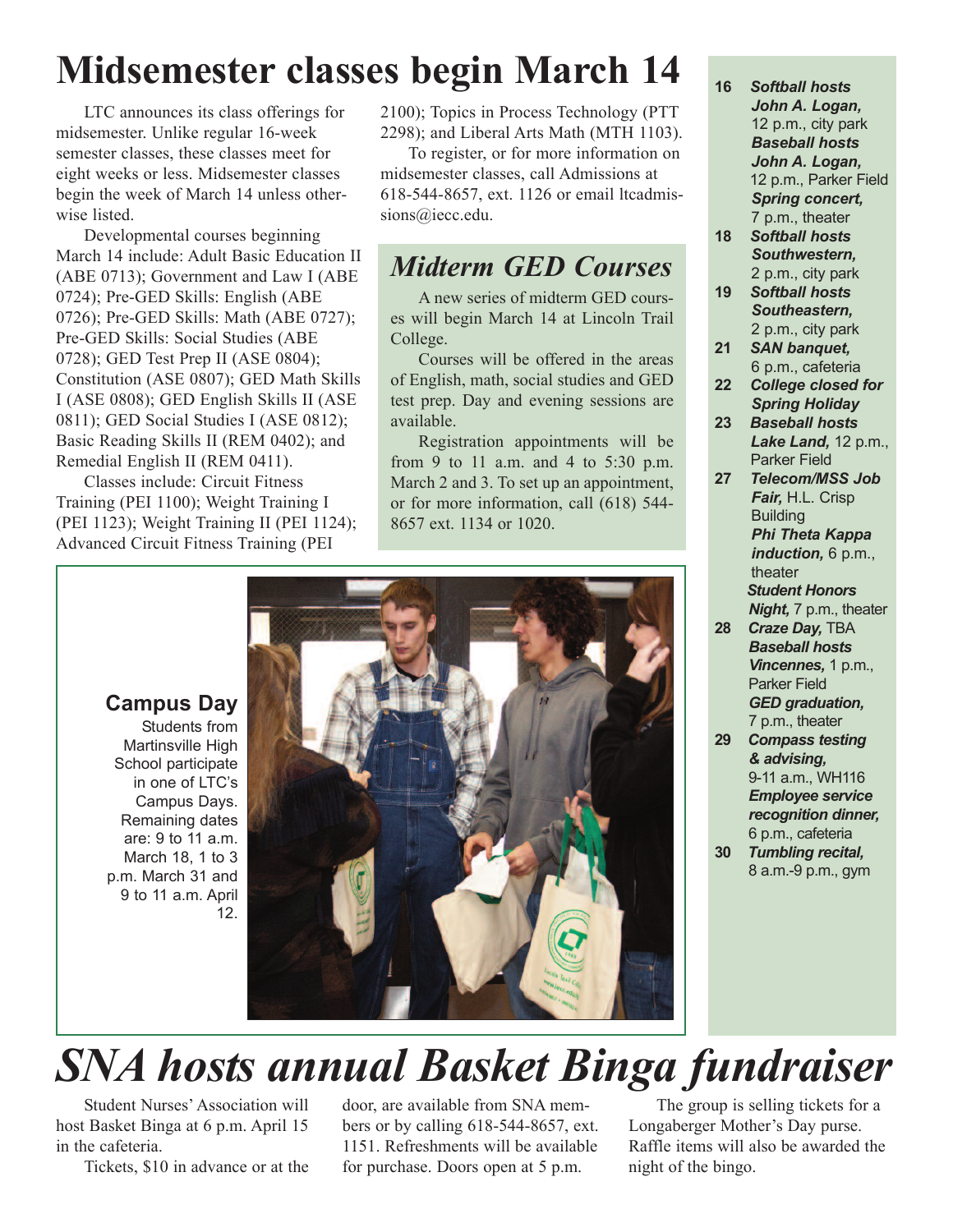### *Telecom & MSS Job Fair*

The LTC Telecommunications Technology and Microcomputer Support Specialist programs will host the annual Job Fair April 27 at the H.L. Crisp Educational **Center** 

The event is open to LTC-Wabash Valley College Telecommunications and LTC MSS graduates. To register, call Becky Coomer at 618-544-8252.

#### Student honors night planned

LTC will host its annual Student Recognition Program at 7 p.m. April 27 in the Zwermann Arts Center Theater.

Invited students will be recognized for academic excellence, outstanding classroom performance, and club participation. Foundation scholarship recipients for 2010- 2011 will also be recognized.

Prior to the recognition program, Phi Theta Kappa Honorary Society will have its initiation ceremony for new members at 6 p.m. in the theater.

# Sanitation and safety/refresher offered

LTC will offer a sanitation and safety class and refresher course (RST 1601) March 16 to April 27.

The course, taught by Tammy Smith, will be offered from 6 to 8:40 p.m. Wednesdays. Course emphasis will be on the causes and prevention of foodborne illness in all phases of the flow of food through the food service operation. Accident prevention, emergency action and crisis management will be highlighted. This course meets the Illinois Department of Public Health requirements for classroom instruction in specific food safety areas. Upon completion, eligible students will be able to take the Illinois State Exam for Sanitation and Safety certification. The first two class sessions will be for anyone needing required hours to meet refresher license certification.

For more information, or to register, call Admissions at 618-544-8657, ext. 1126.



#### **SCUBA**

Learn the basics of exploring underwater during one of two sessions of SCUBA offered in March at LTC. These hands-on courses feature the use of a portable breathing device and tank for free-swimming divers. Students can choose to attend the March 19 or 26 session. Both meet from 9 to 11:30 a.m. in the LTC pool. Students must be at least 10 years of age. Class fee is \$35. To register, call Community Service at 618-544-8657, ext. 1130.

## *Basic auto care course offered at RHS*

Wonder why your engine light comes on? How to check your tire pressure?

If you're on the road a lot or just want to save some money in future repairs, LTC has the class for you this spring.

Dave Holubek will teach Basic Auto Care from 6 to 10 p.m. March 23 and 24 in the Robinson High School Auto Shop. The class, worth 0.5 credit hours, will include instruction in basic car systems and care, as well as how to respond in emergency situations.

To register, or for more information, contact Admissions at 618-544-8657, ext.



1126. For more information on LTC, visit www.iecc.edu/ltc, www.facebook.com/lincolntrailcollege or www.twitter.com/ltc\_il .